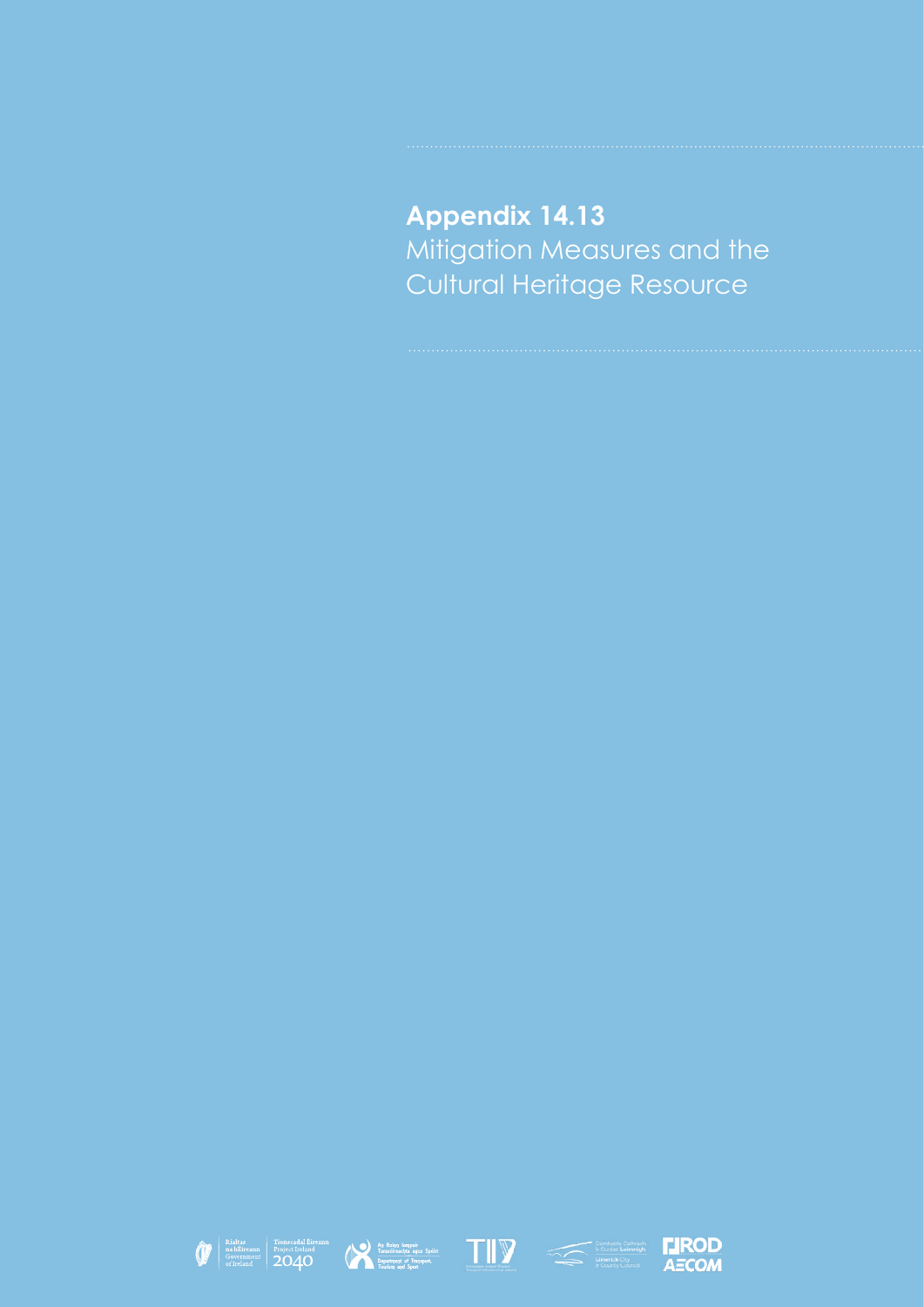# **APPENDIX 14.13 Mitigation Measures and the Cultural Heritage Resource**

## **Potential Mitigation Strategies for Cultural Heritage Remains**

Mitigation is defined as features of the design or other measures of the proposed development that can be adopted to avoid, prevent, reduce or offset negative effects.

The best opportunities for avoiding damage to archaeological remains or intrusion on their setting and amenity arise when the site options for the development are being considered. Damage to the archaeological resource immediately adjacent to developments may be prevented by the selection of appropriate construction methods. Reducing adverse effects can be achieved by good design, for example by screening historic buildings or upstanding archaeological monuments or by burying archaeological sites undisturbed rather than destroying them. Offsetting adverse effects is probably best illustrated by the full investigation and recording of archaeological sites that cannot be preserved in situ.

### **Definition of Mitigation Strategies**

#### *Archaeological Resource*

The ideal mitigation for all archaeological sites is preservation in situ. This is not always a practical solution, however. Therefore, a series of recommendations are offered to provide ameliorative measures where avoidance and preservation in-situ are not possible.

- Full Archaeological Excavation can be defined as 'a programme of controlled, intrusive fieldwork with defined research objectives which examines, records and interprets archaeological deposits, features and structures and, as appropriate, retrieves artefacts, ecofacts and other remains within a specified area or site on land, inter-tidal zone or underwater. The records made and objects gathered during fieldwork are studied and the results of that study published in detail appropriate to the project design' (CIfA 2014a).
- Archaeological Test Trenching can be defined as 'a limited programme of intrusive fieldwork which determines the presence or absence of archaeological features, structures, deposits, artefacts or ecofacts within a specified area or site on land, intertidal zone or underwater. If such archaeological remains are present field evaluation defines their character, extent, quality and preservation, and enables an assessment of their worth in a local, regional, national or international context as appropriate' (CIfA 2014b).
- Archaeological Monitoring can be defined as 'a formal programme of observation and investigation conducted during any operation carried out for non-archaeological reasons. This will be within a specified area or site on land, inter-tidal zone or underwater, where there is a possibility that archaeological deposits may be disturbed or destroyed. The programme will result in the preparation of a report and ordered archive (CIfA 2014c).
- Underwater Archaeological Assessment consists of a programme of works carried out by a specialist underwater archaeologist, which can involve wade surveys, metal detection surveys and the excavation of test pits within the sea or riverbed. These assessments are able to access and assess the potential of an underwater environment to a much higher degree than terrestrial based assessments.

#### *Architectural Resource*

The architectural resource is generally subject to a greater degree of change than archaeological sites, as structures may survive for many years but their usage may change continually. This can be reflected in the fabric of the building, with the addition and removal